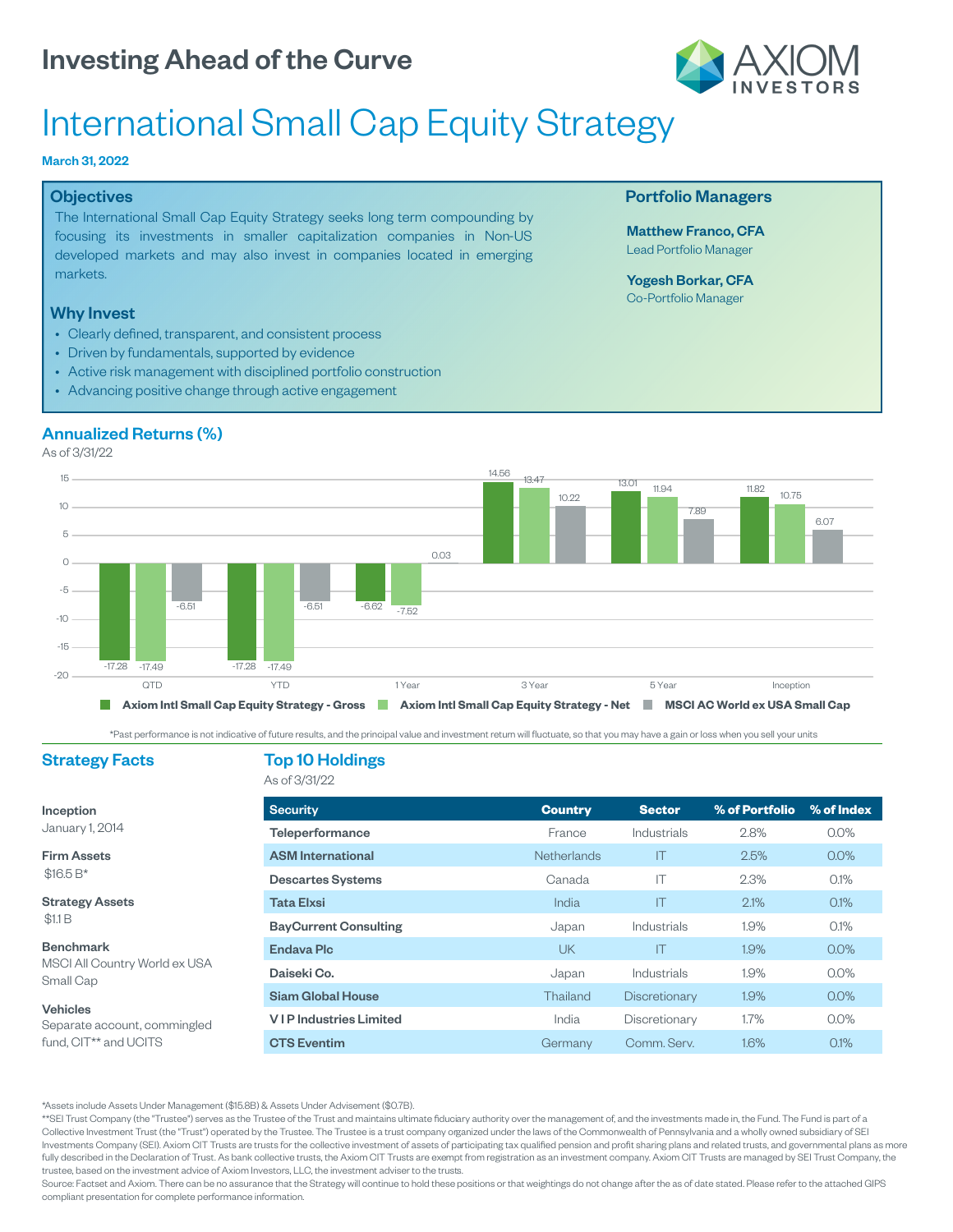### Risk/Return Analysis Portfolio & Characteristics (%)

As of 3/31/22

| <b>5 Year Statistics</b>                 | <b>Axiom</b> | <b>Index</b> |
|------------------------------------------|--------------|--------------|
| Cumulative Return (%)                    | 84.3         | 46.2         |
| Annualized Return (%)                    | 13.0         | 7.9          |
| Annualized Excess Return (%)             | 5.1          |              |
| <b>Batting Average (% Quarterly)</b>     | 65.0         |              |
| <b>Annualized Standard Deviation (%)</b> | 18.7         | 17.3         |
| Tracking Error (%)                       | 8.0          |              |
| <b>Information Ratio</b>                 | റഭ           |              |
| <b>Annualized Sortino Ratio</b>          | 0.9          | 0.6          |
| Upside Capture (% Quarterly)             | 1477         |              |
| Downside Capture (% Quarterly)           | 103.6        |              |

# **Axiom Index**

|                                       | <b>Axiom</b> | <b>Index</b> |
|---------------------------------------|--------------|--------------|
| <b>Holdings</b>                       | 76           | 4344         |
| % in Axiom Top 10 Holdings            | 20.7%        | 0.5%         |
| Weighted Average Market Cap (\$B)     | \$4.9        | \$2.8        |
| Median Market Cap (\$B)               | \$3.2        | \$1.1        |
| Liquidity (\$M/Day)                   | \$33         | \$17         |
| <b>Net Debt/Equity Ratio</b>          | 16.1         | 42.4         |
| <b>Price Earnings Ratio (forward)</b> | 22.9         | 13.5         |
| <b>Earnings Growth Rate (forward)</b> | 35.3         | 26.0         |
| PEG Ratio (PE/Growth Rate)            | 0.6          | 0.5          |
| Wgt. Avg. Carbon Intensity            | 65.2         | 262.0        |

#### Sector Exposure (%)







#### Regional Exposure (%)



#### Regional Allocation vs. Index (%)



Index: MSCI AC World ex USA Small Cap

Currency: USD, Risk/return statistics are gross of fees.

Past performance is no guarantee of future results. Source: Factset and Axiom.

There can be no assurance that the Strategy will continue to hold these positions or that weightings do not change after the as of date stated.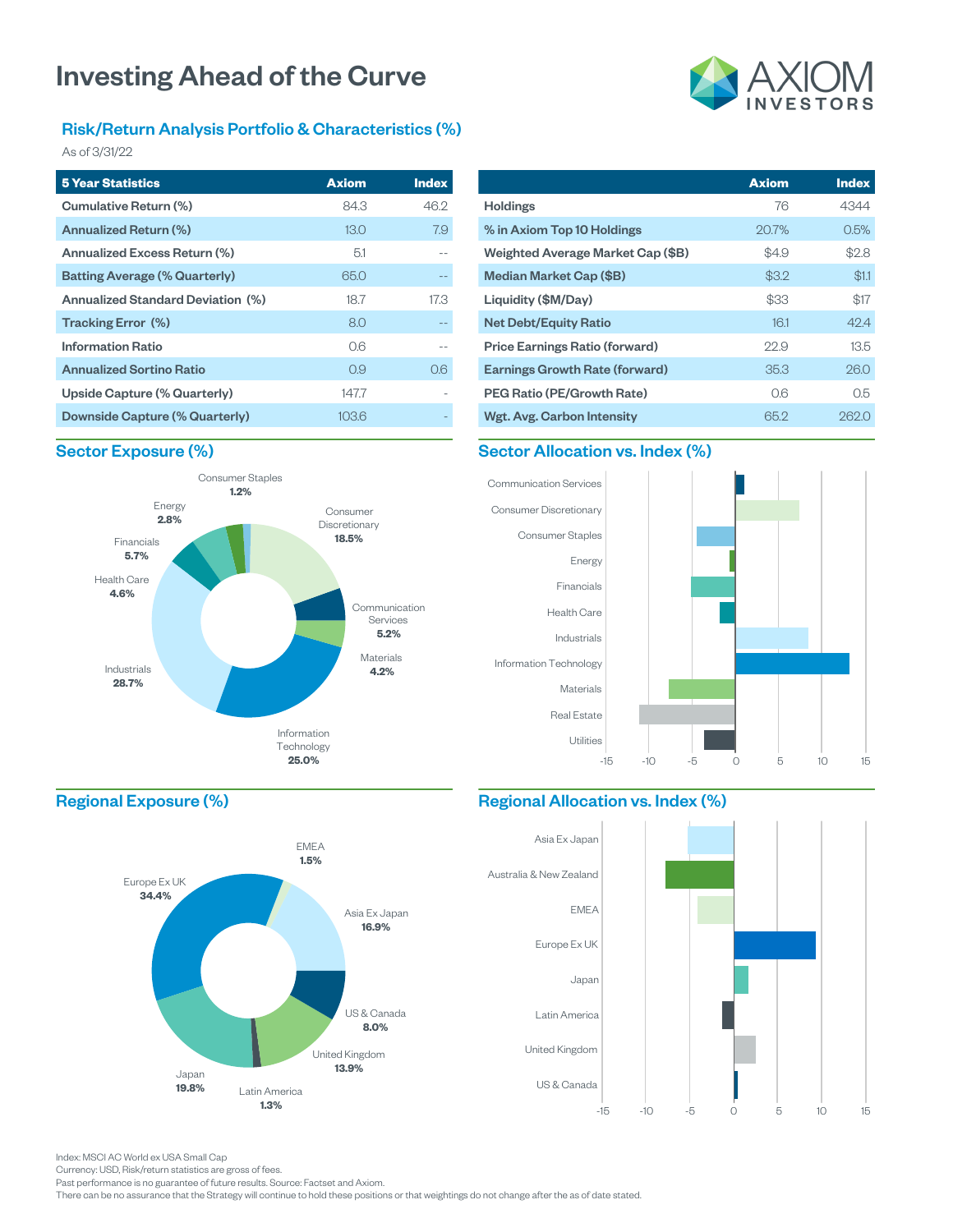

#### **Commentary**

During the first quarter 2022, the Axiom International Small Cap Equity Strategy ("Strategy") underperformed the MSCI ACWI ex USA Small Cap Index ("Index") net of fees. The Strategy remains ahead of the benchmark on a net of fees basis over the 3-year, 5-year, and since inception periods.

This quarter, the MSCI ACWI ex USA Small Cap Growth Index underperformed the MSCI ACWI ex USA Small Cap Value by nearly -8%. Historically, such pronounced market rotations have often been followed by periods of growth stock recovery. Earnings remained resilient across Axiom's holdings, with the preponderance of the portfolio seeing forecast upgrades. As a result, the price correction left Axiom's holdings at historically attractive levels for longer-term performance. For example, the average PE in Axiom's International Small Cap Equity Strategy fell from 27 at the start of the quarter to under 23 by the end while the average forecast earnings growth rate accelerated from just under 29% to just over 35% bringing the PEG ratio from 1.0 to 0.6. We saw directionally similar movements across other Axiom strategies. In addition to growth-stock multiple compression, the underlying sector performance of the index return also presented a challenge. For example, energy was by far the best performing sector in the index followed by materials, particularly metals and mining. Both sectors benefited from elevated global inflation and the supply shock which resulted from the Russian invasion of Ukraine. The worst performing sectors included many of the 'growthier' parts of the global economy such as consumer discretionary, communication services, and information technology. Many of Axiom's challenging stocks this quarter longer term contributors that suffered a price correction despite continued earnings growth. The investment team collaborated intensively to reunderwrite existing investments while making prudent adjustments to portfolio holdings to manage risk, capture opportunities, and reflect evolving market conditions.

Asia ex Japan was a positive contributor during the quarter, with India the top performing country on a relative basis, driven by IT company Tata Elxsi, and VIP Industries, a leader in travel luggage benefitting from the post-COVID recovery in travel. Thailand was another top performing market, with Siam Global, a home products store that continues to benefit from solid same store sales and pricing. Finally, Korea also contributed to relative returns with strong performance from LG Innotek, the sole camera module supplier to Apple. The Strategy's zero exposure to Russia also helped in the first quarter. The largest relative market detractor was Japan, due to Kadokawa, a publisher of books, video games and digitization due to delays in some product launches and JMDC, a medical data company that was negatively affected by the growth sell-off in Japan. The UK also detracted from relative returns, as did Switzerland, due to Bossard, a manufacturer of fastening devices, again, primarily due to the sell-off of more expensive growth names in the index, which was especially sharp in the month of January. From a sector perspective, industrials, health care, and information technology were the largest relative detracting sectors for the first quarter.

In addition to the holdings mentioned above, from an individual stock perspective, top relative contributors for the quarter included two Canadian companies, Intertape Polymer, a packaging tape manufacturer after being taken out by a private equity firm, and Pason Systems, an oilfield instrument systems maker as it benefited from higher energy prices and increased land-based drilling in Canada. The largest detractors on a relative basis included Swedish companies Vitrolife, an in-vitro solutions provider and MIPS, a provider of bike and ski safety helmet protection technology. Both were affected by the sell-off in higher valued growth names with MIPS also impacted by higher input costs.

Global equities have rapidly adjusted to reflect challenging current macro-economic conditions creating opportunities in public markets for longer-term investors. While recent market turbulence is unsettling, it is notable that the S&P 500, for which data is available, rose during all seven Fed hiking cycles since 1975, gaining over 16% on average. The median Fed tightening cycle lasted 15 months with nine hikes for a median benchmark rate increase of 3.25%, roughly in line with current market expectations for this cycle. The Fed joined the global monetary tightening cycle, which started over one year ago in emerging markets, as global inflation concerns intensified during the quarter largely as a result of the energy and commodity supply shocks associated with the Russian invasion of Ukraine. These supply shocks combined with tight global labor markets and the residual impacts of COVID more than offset recent signs of improvements in global supply chains and evidence of rising wholesale channel inventories. While current growth remains healthy with especially strong labor and housing markets as well as tailwinds from re-opening and residual stimulus, investors are increasingly factoring in the risk of a recession. The widely followed 2-year to 10-year interest rate spreads recently briefly inverted anticipating a possible recession in one to two years. Again, as with the Fed tightening, these concerns might be creating public market opportunities for longer-term investors. Following all yield curve inversions since 1975, markets rose over 70% of the time gaining 8% on average from the first day of inversion to the end of the subsequent recession, again using the S&P 500 as a reference given the long-term data availability. During the past few Fed tightening cycles growth stocks on balance outperformed but earlier cycles sometimes favored value stocks. As we have for over 25 years, the team at Axiom will continue to navigate challenging markets by seeking out attractive dynamic growth investment opportunities, implementing our disciplined risk-aware portfolio construction, and focusing on remaining value-added long-term stewards of capital.

The information presented is not definitive investment advice, should not be relied on as such, and should not be viewed as a recommendation by Axiom. The securities presented are not<br>representative of all of the securitie

#### Client Partnership Contacts

#### **Lindsay R. Chamberlain**

Managing Director 203.422.8039 lchamberlain@axiom-investors.com

**Megan Strater** Director of Client Partnerships 203.422.8041 mstrater@axiom-investors.com

#### **Gregory Schneider** Director of Client Partnerships 203.422.8038

gschneider@axiom-investors.com

#### **Matthew Welling, CFA**

Director of Client Partnerships 203.422.8044 mwelling@axiom-investors.com

#### **Steve Hanson** Director of Client Partnerships 203.422.8085 shanson@axiom-investors.com